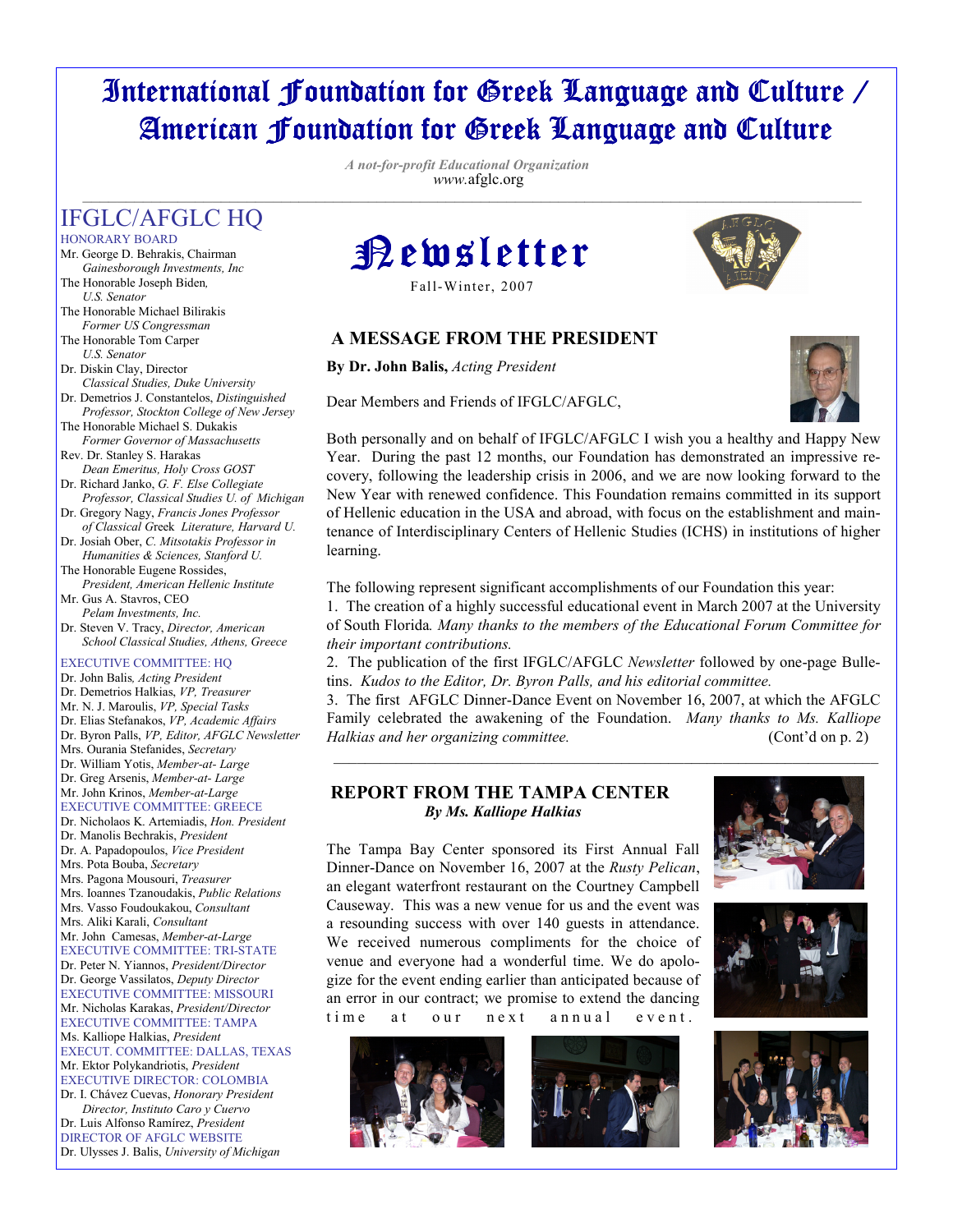(Cont'd from p. 1)

4. The beginning of a genuine Membership Drive. Our sincere appreciation to Dr. Bill Yotis and Dr. Fred Ferderigos for their valiant and successful recruiting efforts.

5.The AFGLC Internet webpage is being updated under the direction of Dr. Ulysses J. Balis (see update later in this newsletter).

6. More recently, the Foundation's Strategic plan is being reevaluated by a subcommittee, chaired by Dr. Marios Stephanides with the spiritual guidance of the Rev. Dr. Stanley Harakas.

7. Finally, a less obvious but very significant accomplishment has been the collective organization of a transparent, united and democratically-run Foundation, which has promoted an environment of trust.

The sustained commitment of the IFGLC/AFGLC family to the noble mission of our Foundation will be fostered next year with the creation of two conceptually-interlinked educational events — both designed to enhance a synergistic effort to support Hellenic education at the national and international levels.

The first of these planned educational events is a Joint AFGLC-ICHS Conference, which will convene at the University of South Florida, Tampa (March 8-9, 2008). The Conference, whose central theme will be "The Hellenic Legacy through the Ages," will bring together academics, scholars, and interested individuals who will address primarily: 1) the long term influence of Hellenism in the world; and 2) the ongoing as well as projected educational contributions of Hellenic programs in institutions of higher learning.

The second conference on "The Hellenic Roots of Modern Civilization," will be organized as an international educational event by the IFGLC Center of Greece, under the leadership of Dr. Manolis Bechrakis, and will take place at the historic Zappeion, in Athens, Greece (June 26-28, 2008). The details of this Conference will be reported to you at a later date.

My friends, with your support, our Foundation is being rejuvenated and rebuilt to last. Thank you.

With warmest regards,

 John U. Balis, M.D. Acting President, IFGLC/AFGLC 813-962-0708 Jbalis1@tampabay.rr.com



# Tampa Center Report

(Cont'd from p. 1)

During this fund raising event, we received numerous donations and we sincerely appreciate your support. With your sponsorship, we were able to invite and pay for several students from the University of South Florida to attend. We especially want to thank Dr. and Mrs. Fred Ferderigos for supporting this dinner dance by bringing many new potential members. We look forward to hosting a Spring/Summer Dinner Dance (more information to follow).

The Tampa Bay Center continues to work on its membership drive and it's encouraging to see new members joining AFGLC. Our sincere appreciation goes to Dr. Bill Yotis for his success in recruiting 18 new members to our AFGLC Family. Please remember to renew your membership for 2007-2008.

The Tampa Bay Center is looking forward to assisting with the 2008 Educational Conference.

On behalf of the Tampa Bay Center we wish you and your families a very Merry Christmas and a Happy New Year 2008!

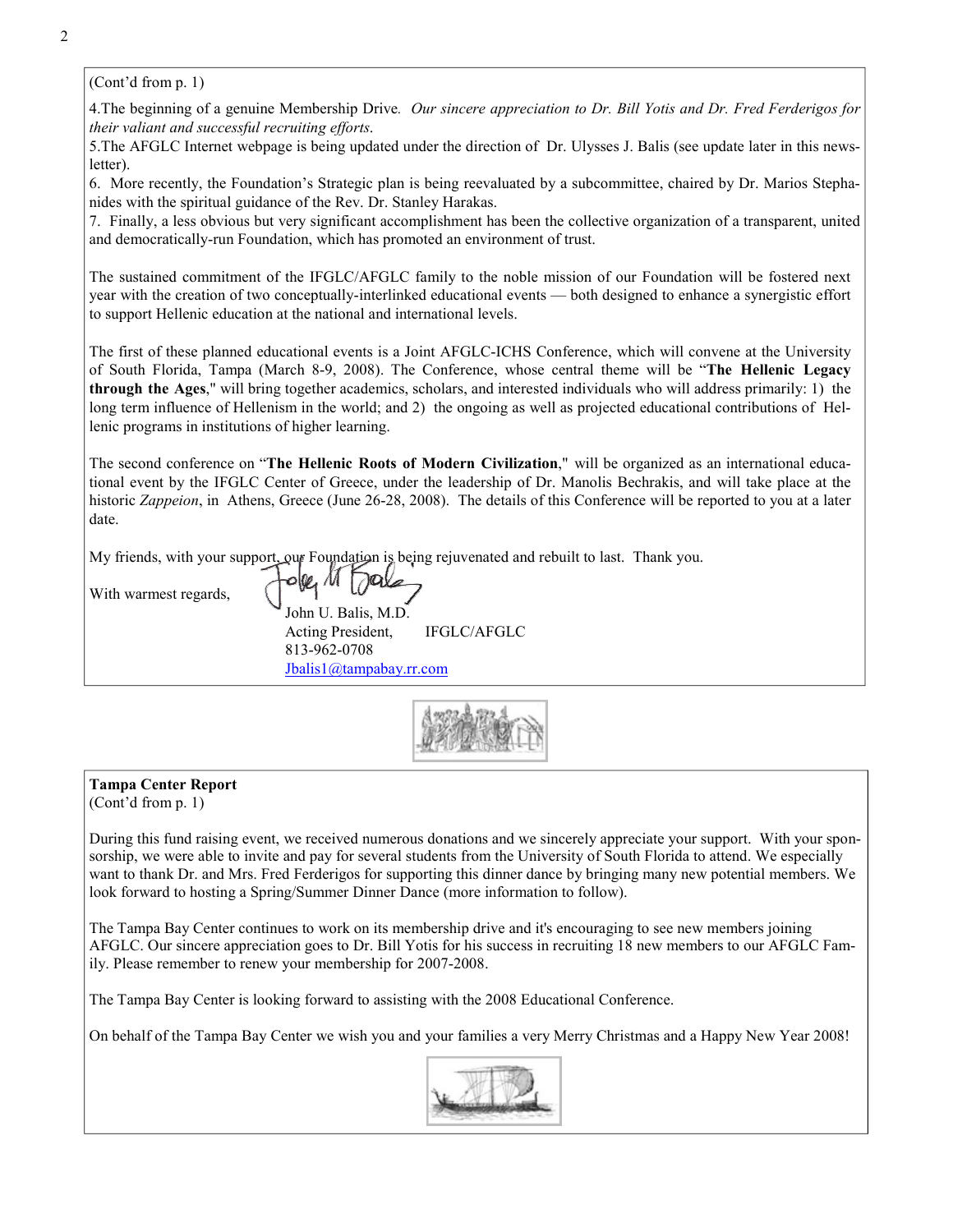#### REPORT FROM THE IFGLC ATHENS CENTER

The Athens Center accomplished a very successful one-day trip to the archaeological site of Mycenae; it was guided by the Vice-President of the Athens Center, Professor of Historic Archeology, Dr. Athanasios Papadopoulos, who explained spherically and precisely the culture and historic role of Mycenae.

[Editor's note: two additional members of the Executive Committee met with the Center's officers prior to the visits of Dr. Palls and Dr. Balis: Dr. Elias Stefanakos had an opportunity to exchange views with President Manolis Bechrakis while visiting Greece in mid-summer; and Dr. Demetrios Halkias managed a short visit with members of the Center's Executive Committee during the first week of September, and left promising to send information about how university professorships are developed—which he did.]

On October 10, 2007 Dr. Byron Palls visited the Athens Center and had a meeting with members of the Executive Committee, characterized by warmth and mutual cordiality. Athens Center President Prof. Manolis Bechrakis and Dr. Palls exchanged views on ways to improve relations between Tampa HQ and Athens. Among the areas discussed were funding, the upcoming Conferences in Tampa and Athens, the possible support role of the Greek Government and the need to cooperate with other foundations of like involvement as the IFGLC/AFGLC. Athens leadership pointed out the need to improve significantly our Internet site, our "window to the world." Dr. Palls' request was that the Center communicate with Tampa more frequently. Of much importance was an overview of the steps that had been taken so far to fill the unexpected leadership vacuum

of the Foundation; the changes that had taken place were well-received by the Athens Center.

On October 21, 2007, a visit was realized by members of our Athens Center to the National Archeological



Museum of Athens, led by Prof. Papadopoulos. Archaeologist Mr. Konstantinos Pashalides, Commissioner of the Museum, guided us with exceptional care on a tour of the Museum's Prehistoric Mycenaean Collection, as well as to the exhibit of the sculpture of Praxiteles which was lent to the Museum from Paris.

On October 29, 2007, the Board of Trustees along with Dr. John Balis, Acting President of IFGLC/AFGLC, visited Mr. Stephen Gialamas, Vice President of the Athens Center, on the premises of the American Community School (ACS) and discussed various organizational concerns.

With regard to the preparations of the international Conference, which is expected to take place in Athens between the dates of June 26 and 28, 2008, contacts have already been initiated by President Bechrakis and other members of the Board of Trustees, for the purpose of soliciting the financial support of Governmental entities (the Ministry of Education and the Ministry of Foreign Affairs and Culture), for the Conference in particular and for IFGLC/AFGLC in general.

# AN IMPORTANT ANNOUNCEMENT!!

The members of the Board of Trustees of IFGLC/AFGLC are hereby requested to come to a meeting that will take place on the 10th of January, 2008 in the conference room of the School of Engineering of the University of South Florida campus, at 6:00 p.m. This meeting is of paramount importance! Given the recent changes in the leadership of the Foundation, the Trustees will hold this meeting for the purpose of filling two key administrative positions, namely:

1) a new President of the Board of Trustees; and

2) a new President of IFGLC/AFGLC.

It is imperative that all current Board of Trustee members attend this meeting! The decisions that will be reached will be published promptly in a Bulletin, to follow shortly thereafter.

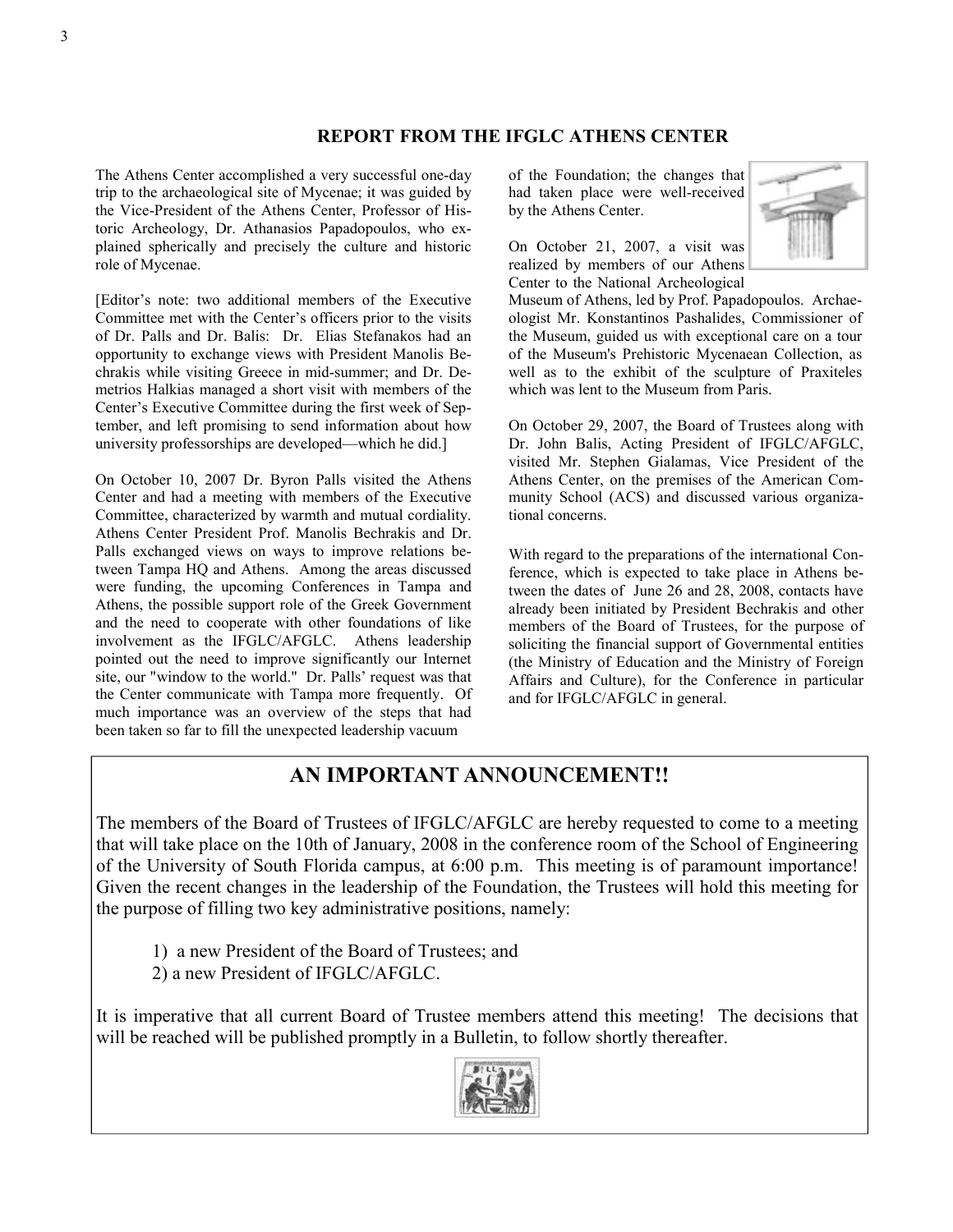### REPORT FROM THE AFGLC TRI-STATE CENTER By Dr. Peter Yiannos, President



#### PROGRESS AND RELEVANT COMMENTS:

As a refresher to our readers, the five professorship contracts for specific fields within that Center have been funded through AFGLC donors. Since the opening of the Stockton ICHS center took place on June 19, 2003, the following key accomplishments have been made:

- The Peter and Stella Yiannos Professorship in Greek Language and Literature, held by designee Professor Dr. David Roessel.
- The Constantine and Georgiean Georgiou Hellenic History Professorship (Modern Hellenism), held by Professor and Designee Director of the ICHS Center, Dr. Tom Papademetriou.
- The Clement and Helen Pappas Byzantine Civilization and Religious Studies Professorship, held by Distinguished Professor Rev. Dr. Demetrios Constantelos. The College is in the process of hiring a suitable replacement for the "irreplaceable" Fr. Constantelos who has announced his retirement.
- The Petros and Despoina Tsantes Family Professorship in Greek Philosophy, in memory of Katerina H. Batuyios, held by Designee Professor Dr. Lucio Privitello.
	- The still un-named (but funded) AFGLC for Hellenic Culture Professorship, held by Professor Dr. Fred Mench, the first director of the ICHS Center, who is in the process of retiring. Dr. Papademetriou is the new Director Designee and the College has hired a suitable replacement for the Latin and cultural responsibilities of Dr. Mench. In fact, the replacement is a Latin professor of Hellenic Background.

We are indeed very proud and appreciative to all those families who made the above five Professorships possible at Stockton in a relatively short time. They have left a real legacy for themselves and their families.

The Tri-State Contribution to the ICHS Center of The Richard Stockton College of New Jersey

At the October 7 of 2007 annual meeting of the Hellenic Friends for Stockton (HFS), local organization in support of the ICHS Center at Stockton, the President of the College Dr. Herman Saatkamp, as in past meetings, reviewed the above professorships of the Center and cited its real contributions to the College. More specifically, here is an AFGLC relevant summary by Tom Papademetriou, the Director of the Interdisciplinary Center for Hellenic Studies (ICHS), from that meeting : {The Provost Dr. David Carr, and President, Dr. Herman Saatkamp offered greetings, highlighting the College's commitment to educating young people and the value of Hellenic Studies to a liberal arts education. President Saatkamp also received several donations that day, one for \$10,000 from Dr. Peter Yiannos of Wilmington, DE, on behalf of the Tri-State American Foundation for Greek Language and Culture (AFGLC) to support the Interdisciplinary Center for Hellenic Studies. Dr. Yiannos, with his wife Stella, previously personally donated \$100,000 for the Peter & Stella Yiannos Endowed Professorship in Greek Language and Literature. Other benefactors who were present were Dean and Zoe Pappas (The Clement and Helen Pappas Endowed Professorship in Byzantine Civilization and Religon), Mr. Constantine Georgiou (The Constantine and Georgeian Georgiou Endowed Professorship in Greek History), and Mr. Petros Tsantes (The Petros and Despoina Tsantes Endowed Professorship of Ancient Greek Philosophy in honor of Katerina Batouyios). Yiannos explained the AFGLC itself sponsored the fifth endowment on Greek Culture, but "we are still looking for a Nouno"!}

The Publishing of the book "Hellenism Through the Ages" The second accomplishment by the Tri-State AFGLC, worthy of bringing to everyone's attention, is the publication of the book "Hellenism Through the Ages by Father Dennis Michelis of North Canton, OH. Here is a summary from the preface of the book as to why the Tri-State AFGLC chose to fund the publication of this manuscript:

 "The American Foundation for Greek Language and Culture of the Tri-State Region is pleased to sponsor the publishing of this unique and excellent summary on the origins of Hellenism and its contributions to western civilization. This highly readable book combines elements of modern and ancient Greek history with the fascinating biographies of extraordinary achievers both secular and religious who exemplify the contributions of Hellenes throughout the world. To young readers the book can be a source of pride as well as inspiration in further study. The book is indeed a summary of the continuing harvest of Hellenism by the civilized world.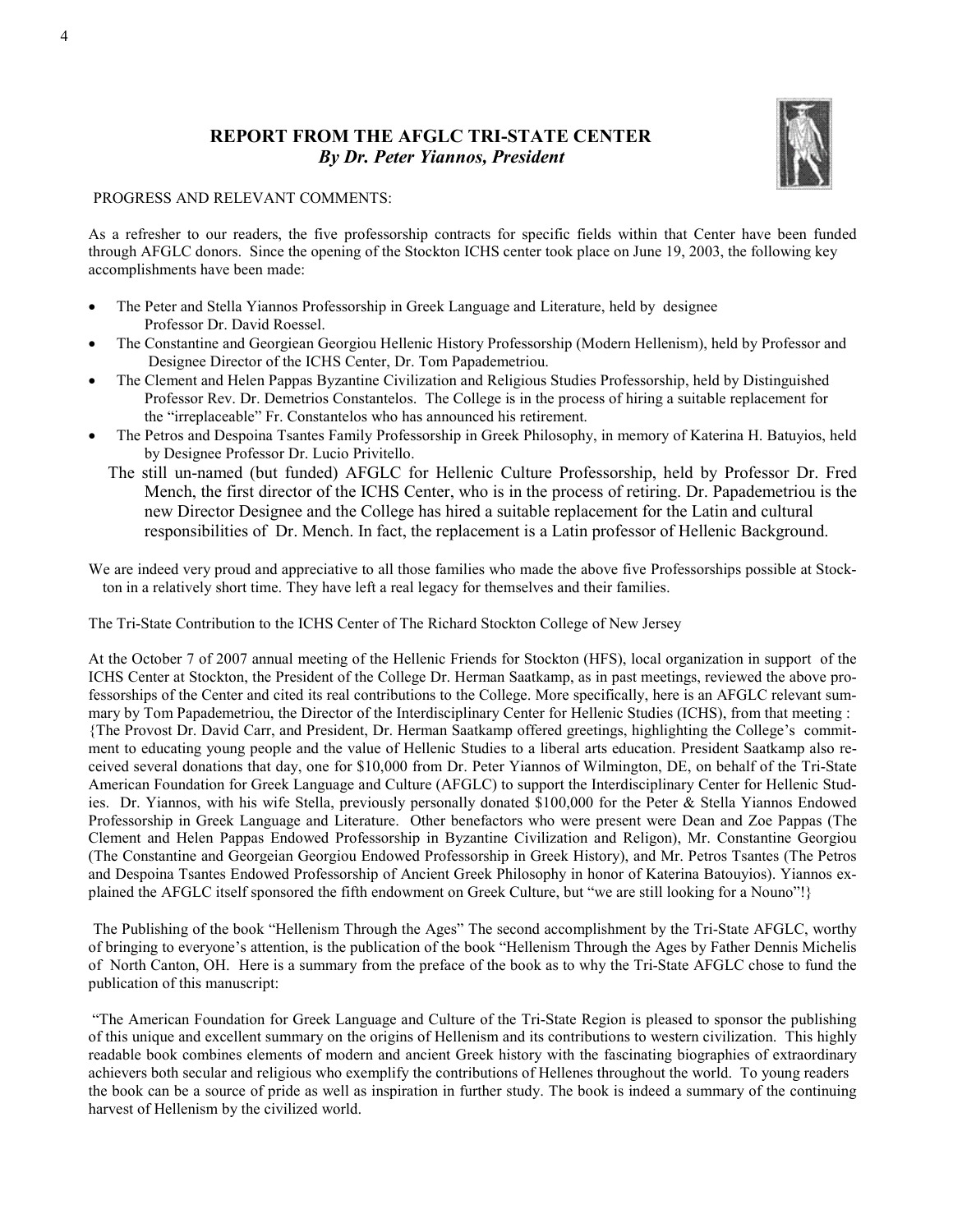Tri-Center Report

(Cont'd from p. 4)

We hope that individuals and organizations will give the book as a gift to educate and inspire their youngsters, relatives and friends. The intent of the book is not financial gain, but educational and cultural enrichment. For information on ordering the book please contact the Tri-State Foundation for Greek Language and Culture (Tri-State AFGLC) at caliopey@comcast.net. The book may also be ordered from the publisher http:/www.seaburn.com/ .

The Foundation is indebted to the specific sponsors, namely, Dr. James G. and Catherine Faller, Mr. Constantine Georgiou and Dr. Peter N. and Stella Yiannos, all of Wilmington, Delaware, whose financial and editing support facilitated the publishing of the book. In addition, the valuable help in proof reading and editing the final manuscript by Mrs. Maria George is also gratefully acknowledged. The content and format of the book remains that of the author, who, in our opinion, has done an outstanding job in depicting the Hellenic mind and expressing it in an inspirational manner. The Cornucopia of the Hellenic Culture is Overflowing for All to Partake !"



Please plan to order the book for yourselves, family members, friends and school libraries.

#### PLANS BEYOND STOCKTON IN THE TRI-STATE AREA:

We have a challenge: to generate the needed money for the next ICHS Center in the general Tri-State area. An outstanding and proven philanthropist has promised to contribute one and possibly two professorships, if we secure the rest!! May we hear from some others out there?

The AFGLC opportunity has been developed to the point that it does not need "reinvention of the wheel". The only thing that is needed is ENERGY. Money is the motive force that, when it supports the noble goal of Hellenic education at the college level by committed people, it can do miracles.

Sponsoring an AFGLC professorship at a college or university can be each family's legacy. Otherwise, a few years after our death, there will be nothing for our individual or group remembrance, and no one will ever know that we passed through here, either as individuals or as Hellenic Americans.

Hellenic Paedeia (Education and Culture) with its eternal values, is a prerequisite for both individual and institutional life, if we are to avoid the evils of fanaticism and other extremism in our society.

caliopey@comcast.net www.afglc.org 302-475-7607

-Ω-



[Editor's note: Dr. Yiannos' comments in the next to the last paragraph remind us of Lázaro, a character in Miguel de Unamuno's philosophical novella San Manuel Bueno, Mártir, who comforts his sister Angela on the death of her priestmentor D. Manuel: "D. Manuel will continue to exist as long as there are people alive to remember him; and only when the last one to remember him dies, will D. Manuel die forever." ]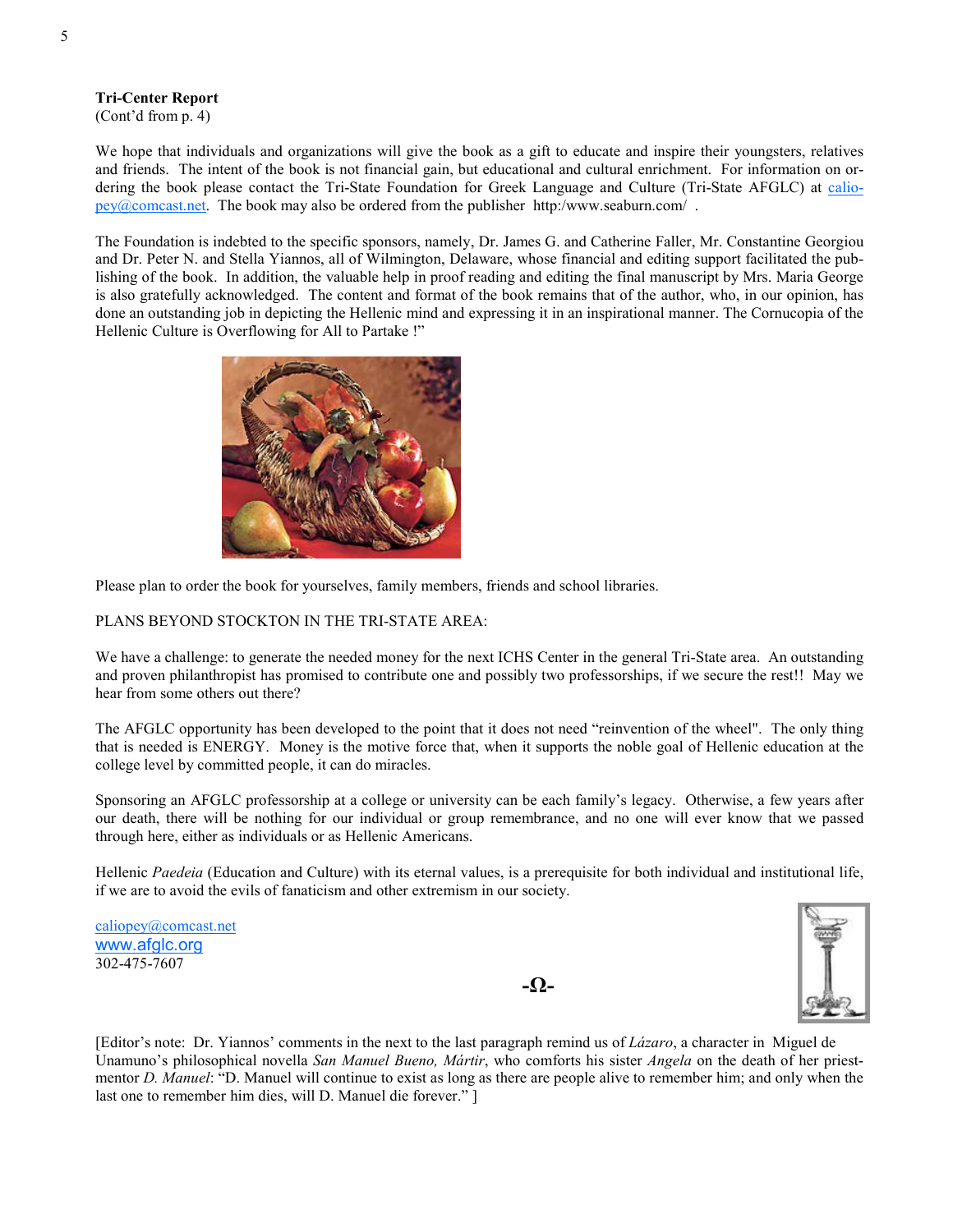# A NOTE FROM THE WEBMASTER Dr. Ulysses J. Balis, Director



This winter 2007 update comes at a particularly busy time for our organization's restructuring of its web presence and electronic media strategic plan. After a long hiatus from our organization's even having immediate access to our own website, the foundation has now regained full control of its web content and servers and is aggressively pursuing ameliorative actions with respect to both content and formatting, along the following major thrusts:

- 1. Comprehensive editorial review of all posted content for:
	- **Accuracy**
	- **Currency**
	- Proper Organizational placement
- 2. Reactivation of the archival area with placement of full archival materials; (this aspect, present with our original website of 2000, was regrettably lost when web authoring was consigned to an outside party).
	- The website from that era can be still retrieved via the Internet Archive tool: http://web.archive.org/web/20011128183317/http://www.afglc.org/
- 3. Addition of online search capabilities
- 4. Activation of online e-commerce capabilities for online donation.

Many of you may have already made note of the deletion of a number of figures that had potentially misleading information. This editorial process is ongoing, and we expect to add much more new content in equal measure to the content that ultimately is redacted.

In addition to the above major projects, the editorial team has a very full list of tasks to complete for the 2008 year including the following:

- Completion of independently stewarded website sections for:
	- ♦ AFGLC Centers (presently Tri-state Center and Tampa Center)
	- Interdisciplinary Centers for Hellenic Studies (ICHS) at Richard Stockton College and USF
- Completion of a new, fully independent website for the Athens center and the associated International Foundation for Greek Language and Culture (IFGLC).
- Integration of all the aforementioned resources into a singly-searchable AFGLC/IFGLC repository, which will serve in the furthering of all the organization's missions.

# AFGLC SCHOLARSHIPS

IFGLC/AFGLC is fortunate to have members who understand the importance of helping struggling scholars achieve their potential and are actively involved in providing financial help to them. Three scholarship funds have been established so far; they are:

1. The Peter and Sophia Kourmolis Scholarship: This is a composite of ten scholarships of varying amounts, being distributed annually to communities in Florida and Ohio, as follows:

- Holy Trinity Greek Orthodox Church, Canton, Ohio;
- Annunciation Greek Orthodox Church, Akron, Ohio;
- St. Haralambos Greek Orthodox Church, Canton, Ohio;
- St. John the Baptist Greek Orthodox Church, Tampa, Florida;
- St. Sophia Greek Orthodox Church, Winter Haven, Florida; and
- St. George Greek Orthodox Church, Massillon, Ohio.

Each community has been given autonomy in determining the criteria for the scholarships.

- 2. The Dr. Demetrios G. Halkias Scholarship: This scholarship is awarded to two students annually (see opposite page);
- 3. The Dr. John Balis Scholarship: This scholarship is set to begin being awarded this year (2008).

One may create a scholarship fund with just \$25,000. All scholarship funds are structured in such a way as to allow for only a percentage of interest to be awarded, thus preserving the initial deposited amount and allowing for modest growth as well. In so doing, each scholarship fund will exist in perpetuity, and so will the name of its donor/benefactor! If you are interested in establishing a scholarship fund, we are ready to offer you our assistance.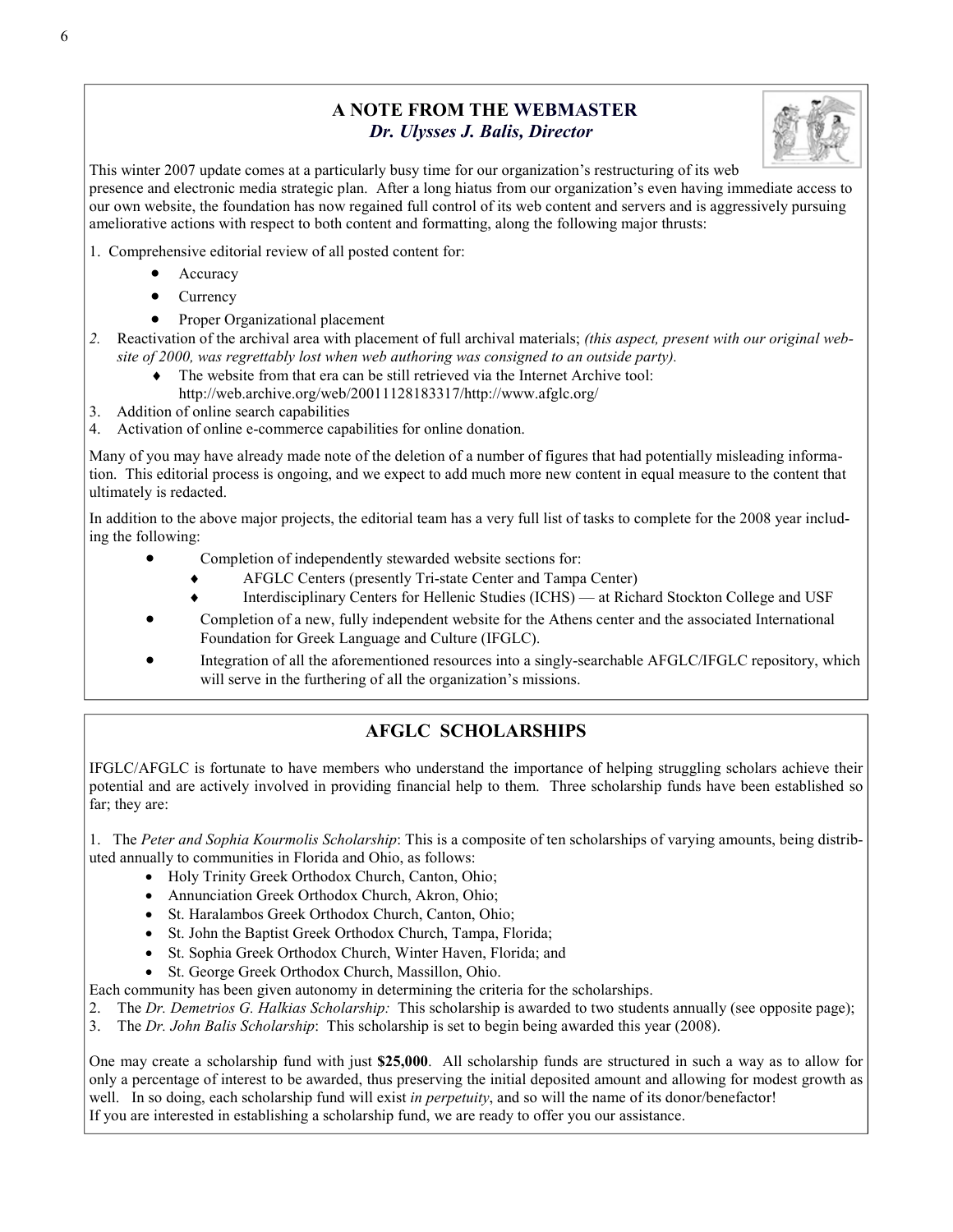

# THE AFGLC / DR. DEMETRIOS G. HALKIAS SCHOLARSHIP

Give a chance to today's students to become tomorrow's leaders"

Two scholarships will be given annually to two graduate or undergraduate students majoring in the sciences or enrolled in a pre-medical program of study. To be considered, applicants or their parents must be Orthodox Christians and must submit their application and transcripts of their academic work by August 30, 2008. The scholarships will be awarded at the exclusive discretion of the Scholarship Committee, not by Dr. Halkias.

The Scholarship Committee's evaluation of all applications will be based on:

- 1. Course work during the semester prior to the Application.
- 2. Complexity of courses taken.
- 3. Grade point average, for the course work completed and overall.
- 4. Time spent outside the classroom, working to pay for own expenses.
- 5. Membership and time spent in school-related organizations.
- 6. Volunteer work in school or church activities.
- 7. Commitment to and participation in church organizations.
- 8. Proof of financial need (if appropriate).

#### APPLICATION

| 1. Name:                |             |                                                                                          |       |                                  |            |
|-------------------------|-------------|------------------------------------------------------------------------------------------|-------|----------------------------------|------------|
|                         | (first)     | (middle)                                                                                 |       | (last)                           |            |
| 2. Address:             |             |                                                                                          |       |                                  |            |
|                         | (no/street) | (city)                                                                                   |       | (state)                          | (zip code) |
| 3. Telephones/Email:    |             |                                                                                          |       |                                  |            |
|                         |             | (home)                                                                                   | work) |                                  | (e-mail)   |
| 4. Date of Birth:       |             |                                                                                          |       | Year graduated from High School: |            |
| 5. Parents' Full names: |             |                                                                                          |       |                                  |            |
|                         |             | (father's)                                                                               |       |                                  | (mother's) |
|                         |             | 6. Are you being considered for a similar scholarship at another institution?            |       | Yes                              |            |
|                         |             |                                                                                          |       |                                  |            |
|                         |             | 7. Is this the first time you are applying for the AFGLC/Dr. D. Halkias Scholarship? Yes |       |                                  | No.        |
|                         |             |                                                                                          |       |                                  |            |

Please, attach …

- official transcripts of your academic work from HS and college/university;
- a letter of recommendation from your parish priest;
- a letter of character reference from a competent authority;
- A paragraph in which you explain why you should be awarded the scholarship.

#### 2007 AWARDEES:

The winners of the AFGLC / Dr. Demetrios G. Halkias Scholarship for the year 2007 are (in alphabetical order):

\_\_\_\_\_\_\_\_\_\_\_\_\_\_\_\_\_\_\_\_\_\_\_\_\_\_\_\_\_\_\_\_\_\_\_\_\_\_\_\_\_\_\_\_\_

 Ms. Eugenia Coutras (of Tampa, Florida): \$1,500. Ms. Christina Lagos (of Dunedin, Florida): \$1,500.